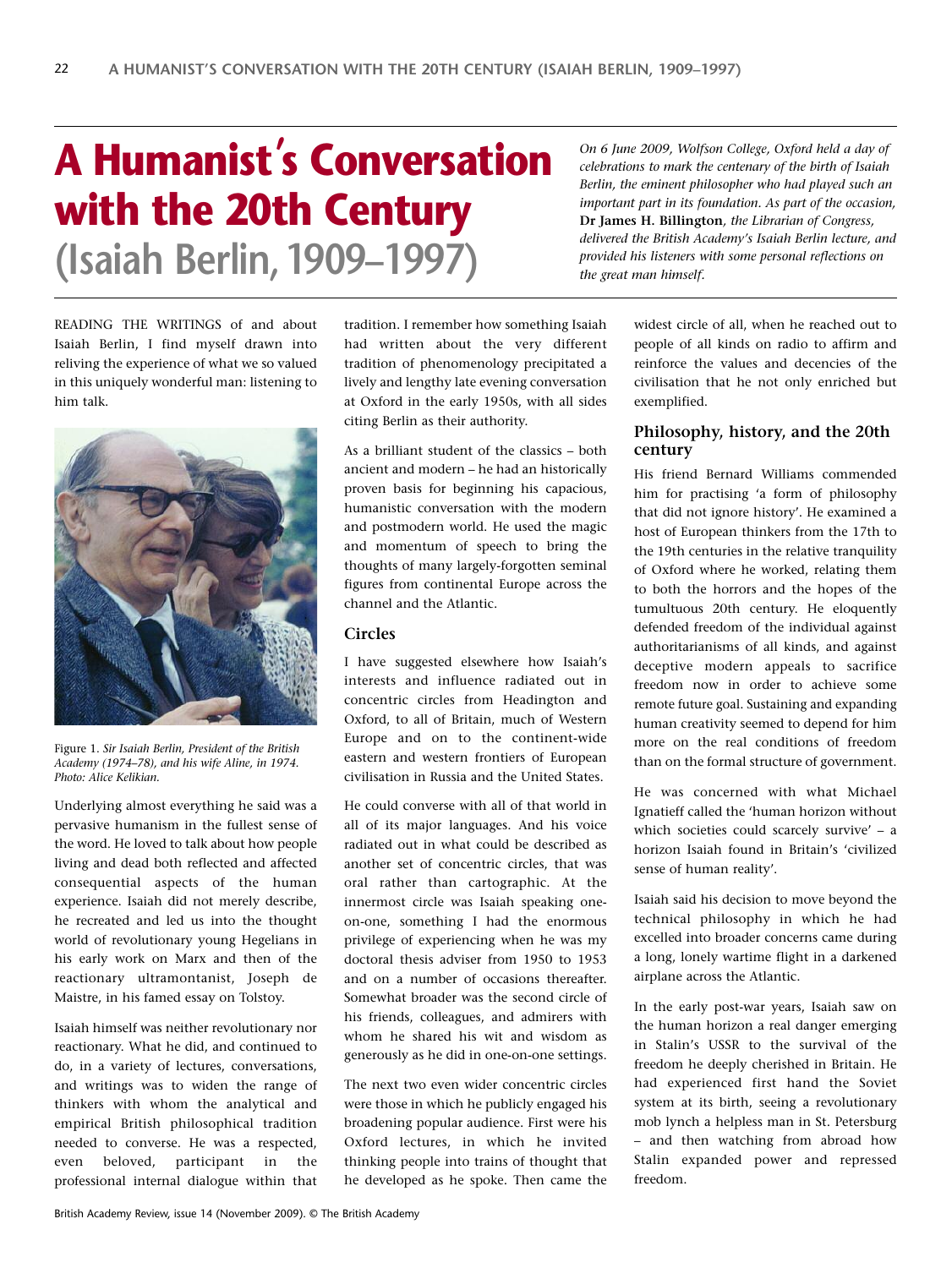In the fall of 1945, shortly after allied forces had brought an end to German Nazism, he wrote an extraordinary memorandum to the British Foreign Office suggesting that a very different kind of force would also ultimately bring an end to Soviet Communism. The Cold War had not yet begun then, and the Western world still has not fully grasped – even now, 18 years after the collapse of the USSR – what he had to say.

Isaiah separated the Russian from the Soviet elements, and concluded in his 1945 memorandum:

The principal hope of a new flowering of the liberated Russian genius lies in the still unexhausted vitality, the omnivorous curiosity, the astonishingly undiminished moral and intellectual appetite of this most imaginative and least narrow of peoples, which in the long – perhaps very long – run, and despite the appalling damage done to it by the chains which bind it at present, still shows greater promise of gigantic achievement in the use of its vast material resources, and, by the same token, pari passu, in the arts and sciences, than any other contemporary society.

Those steeped in Russian culture and with a humanistic perspective like Berlin saw more clearly than behaviourist social scientists that internal moral forces within the Russian people themselves could ultimately prevail against the unprecedented power and manipulative genius of the Stalinist state.

#### **Inspirational teacher**

I first met Isaiah Berlin through a student's transcription of his spoken words. He had given a series of lectures on the 19th-century Russian intelligentsia at Harvard in the early post-war years. I read the extensive notes in a single sitting and shortly thereafter was dazzled by his magisterial article in *Foreign Affairs*: 'Political Ideas in the 20th century'. I knew well before graduating from Princeton that this was a voice I wanted to hear and learn from. And, when I was fortunate enough to get to Oxford, I had the added good fortune of having him as my doctoral supervisor during the last days of Stalin and one of the most creative periods of Isaiah's remarkable life.

I deliberately chose as my thesis topic Nicholas Mikhailovsky, the leading radical journalist in Russia in the late 19th century,

who came closest to continuing the antiauthoritarian and westernising tradition of Alexander Herzen, for whom Isaiah had a special affection. It was a happy choice in that it enabled me to hear Isaiah's searching commentary on almost all the important thinkers and enduring issues that Mikhailovsky had to deal with, including the first group in human history to proudly call themselves terrorists, the earliest Russian Marxists, and a flood of largely forgotten figures in both Russia and the West, who offered alternative theories of history and human development. But my choice of thesis topic was otherwise an unhappy one in that Mikhailovsky's writings were interminably verbose and irredeemably boring. Here again Isaiah came to my rescue, probably without realising it, since it was more by his example than by prescription.

I had first became interested in Russia as a schoolboy and taken Russian lessons as a result of reading *War and Peace* with a Russian dictionary while Hitler was repeating Napoleon's mistakes about Russia during World War II. When I first met him, Isaiah was talking about Tolstoy as he prepared *The Hedgehog and the Fox*, translating Turgenev's *First Love*, and speaking in the limpid, pre-revolutionary language of high Russian culture rather than the cliché-ridden polemics of popular journalism. Slogging on with my work on Mikhailovsky, I concurrently found myself reading almost all of Turgenev, more of



Tolstoy, Chekhov and others who wrote in clear Russian and in the realist tradition like Isaiah himself.

Isaiah was a perceptive and precise critic of the written word and a very conscientious thesis supervisor. I will never forget the time I discovered him in the dingy downstairs entryway of my walk-up digs on the outskirts of Oxford, writing me an apologetic note that he would not be able to see me that day because of a sudden need to go to London. I later found out it had something to do with the royal family. But even so (and with the motor running in a waiting limousine) he stopped for a minute or so to convey the essence of the comments on my writing that he had planned to make at our scheduled meeting.

I was, figuratively speaking, soon to hear his voice again in an unexpected way towards the end of my subsequent time in the American army. I had for a time the responsibility for providing high government officials with non-classified think pieces about the Soviet Union, and I found among the very best several personal letters written by Isaiah to American friends. They had the unmistakable flavour of having been dictated from an uncommonly rich speaking voice, and they represented the most penetrating description of the inner dynamics of Stalinism that I have ever heard then or since. I do not remember the dates and have never been able to recover them, but some of the analysis that I remember

> was already suggested in 'Generalissimo Stalin and the Art of Government', an article that he published in 1952 in *Foreign Affairs* under the pseudonym O. Utis.

## **Humanist**

In his later years he was less focused on Russia and more on the humanistic enterprise in general. He was also intent on creating and animating for his beloved Oxford the innovative new college, Wolfson.

Figure 2. *Isaiah Berlin 'topping out' the new Wolfson College buildings, December 1972. Photo: Shepherd Building Group Ltd.*